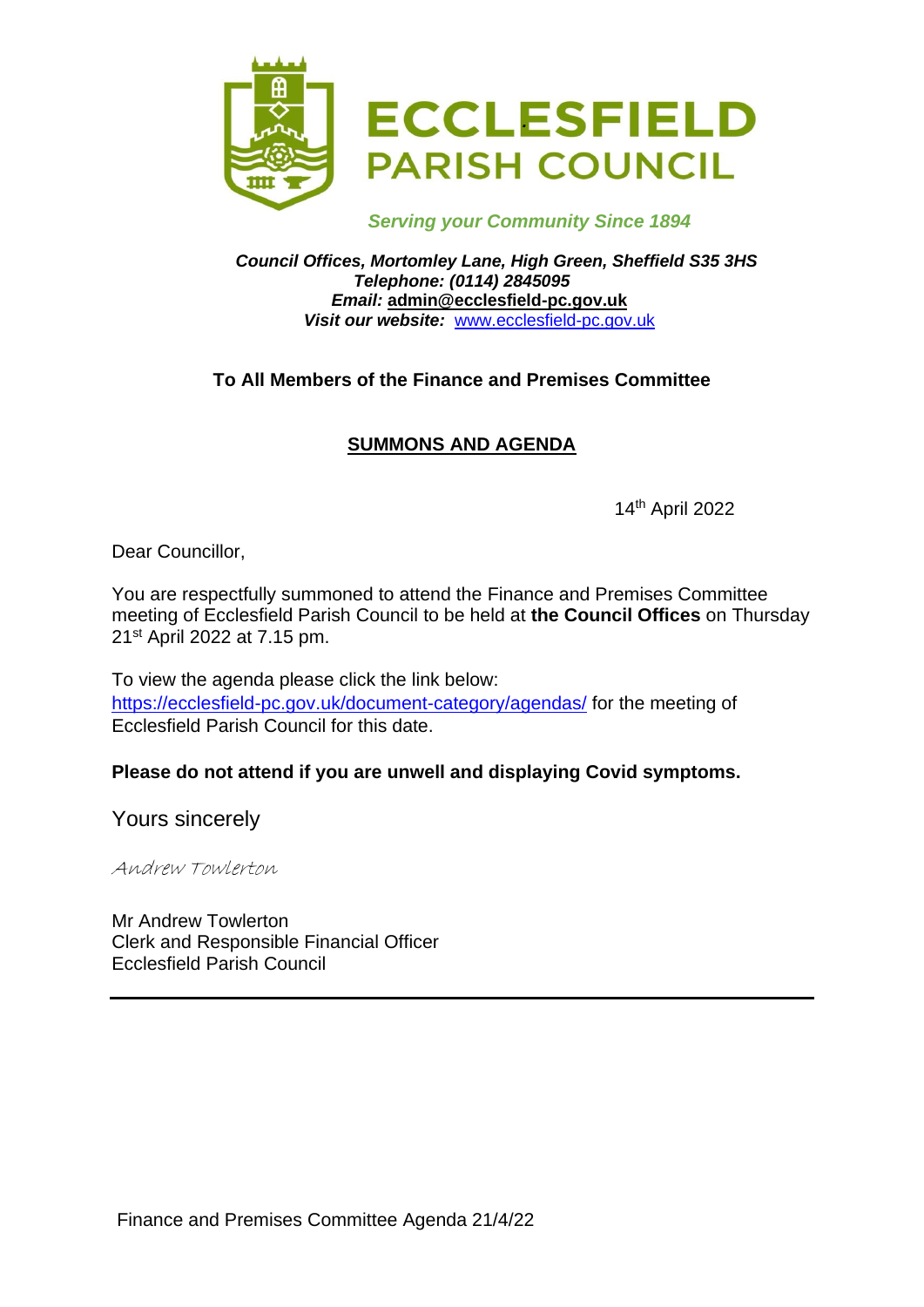## **Committee Membership\***

**Councillor Kate Guest (Chairman), Councillor David Ogle (Vice Chairman), Councillor Victoria Bowden, Councillor John Brownrigg (Ex Officio), Councillor Susan Davidson, Councillor John Housley (Ex Officio) and Councillor Thomas Sturgess.**

\*Substitute members may be appointed in accordance with Standing Order 4v.

# **Chairman's Announcement**

Prior to the commencement of the meeting, the Chairman will outline the procedure for this meeting to ensure that the meeting is effective, safe and lawful including:

- Councillors must observe the Council's Code of Conduct during the meeting.
- Voting procedure.
- Public session and exclusion of the press and public procedures.
- Anyone wishing to record is asked to let the Chairman of the meeting know prior to the start of the meeting. The Council may record the meeting for minute purposes.
- All Councillors present are required to state their name prior to the commencement of the meeting.
- Councillors are reminded that we are in the pre-election ('purdah') period.

# **AGENDA**

#### **2021/127 (F&P). Apologies and Reasons for Absence**

To note any absences.

To approve any reasons for absence.

#### **2021/128 (F&P). Declarations of Interest**

To consider any requests for dispensation.

To note any declaration or interests not already declared under the Member's Code of Conduct or Member's Register of Disclosable Pecuniary Interests.

#### **2021/129 (F&P). Exclusion of Press and Public**

To consider the exclusion of the Press and Public in accordance with Public Bodies Admission to Meetings Act 1960 Section 1 (2) due to the confidential nature of the business to be transacted.

#### **2021/130 (F&P). Public Participation Session**

To receive questions from members of the public under the direction of the Chairman and in accordance with the Council's Standing Orders. (Standing Order 3 states that

Finance and Premises Committee Agenda 21/4/22